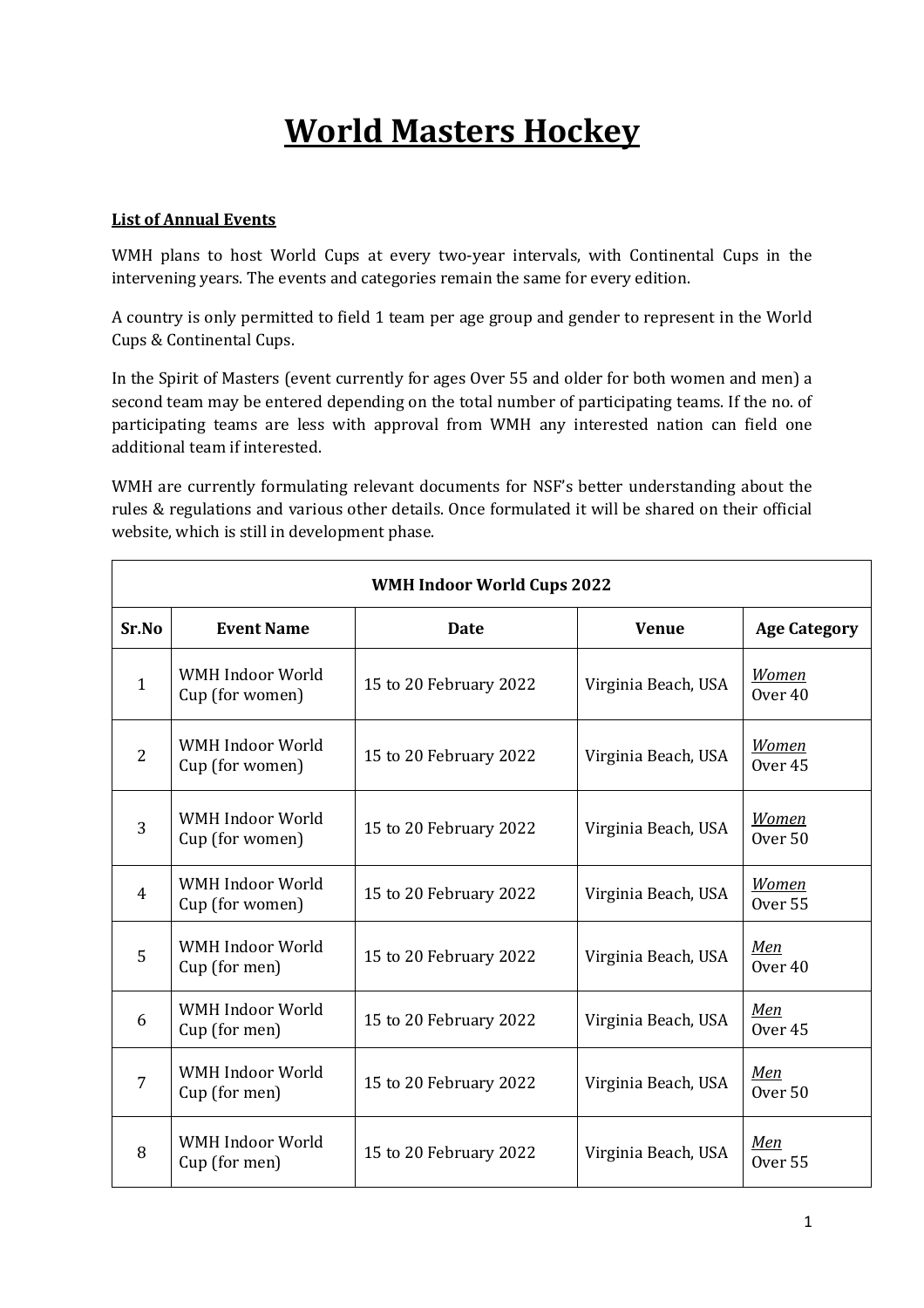## **WMH** events scheduled for 2022

| <b>WMH Outdoor World Cups</b> |                                         |                                    |                            |                       |
|-------------------------------|-----------------------------------------|------------------------------------|----------------------------|-----------------------|
| Sr.No                         | <b>Event Name</b>                       | Age/Category                       | <b>Venue</b>               | Date                  |
| $\mathbf{1}$                  | WMH Outdoor World Cup<br>(for women)    | <b>Women</b><br>Over <sub>35</sub> |                            | 12 to 21 August 2022  |
| $\overline{2}$                | WMH Outdoor World Cup<br>(for women)    | <b>Women</b><br>Over <sub>40</sub> | Nottingham,<br>England     |                       |
| 3                             | WMH Outdoor World Cup<br>(for men)      | Men<br>Over <sub>35</sub>          |                            |                       |
| $\overline{4}$                | WMH Outdoor World Cup<br>(for men)      | <u>Men</u><br>Over <sub>40</sub>   |                            |                       |
| 5                             | WMH Outdoor World Cup<br>(for women)    | <b>Women</b><br>Over 45 - Over 65  | Cape Town,                 | 01 to 10 October 2022 |
| 6                             | WMH Outdoor World Cup<br>(for men)      | Men<br>Over 45 - Over 55           | South Africa               |                       |
| $\overline{7}$                | <b>Spirit of Masters</b><br>(for women) | <b>Women</b><br>Over <sub>45</sub> | Cape Town,<br>South Africa | 01 to 10 October 2022 |
| 8                             | <b>Spirit of Masters</b><br>(for women) | <b>Women</b><br>Over <sub>50</sub> |                            |                       |
| 9                             | <b>Spirit of Masters</b><br>(for women) | <b>Women</b><br>Over 55 - Over 65  |                            |                       |
| 10                            | <b>Spirit of Masters</b><br>(for Men)   | Men<br>Over 45                     |                            | 01 to 10 October 2022 |
| 11                            | <b>Spirit of Masters</b><br>(for Men)   | <u>Men</u><br>Over <sub>50</sub>   | Cape Town,<br>South Africa |                       |
| 12                            | <b>Spirit of Masters</b><br>(for Men)   | <u>Men</u><br>Over 55              |                            |                       |
| 13                            | WMH Outdoor World Cup<br>(for only men) | Men<br>Over 60 - Over 80           |                            |                       |
| 14                            | <b>Spirit of Masters</b><br>(for Men)   | Men<br>Over 60 - Over 80           | Tokyo, Japan               | 19 to 29 October 2022 |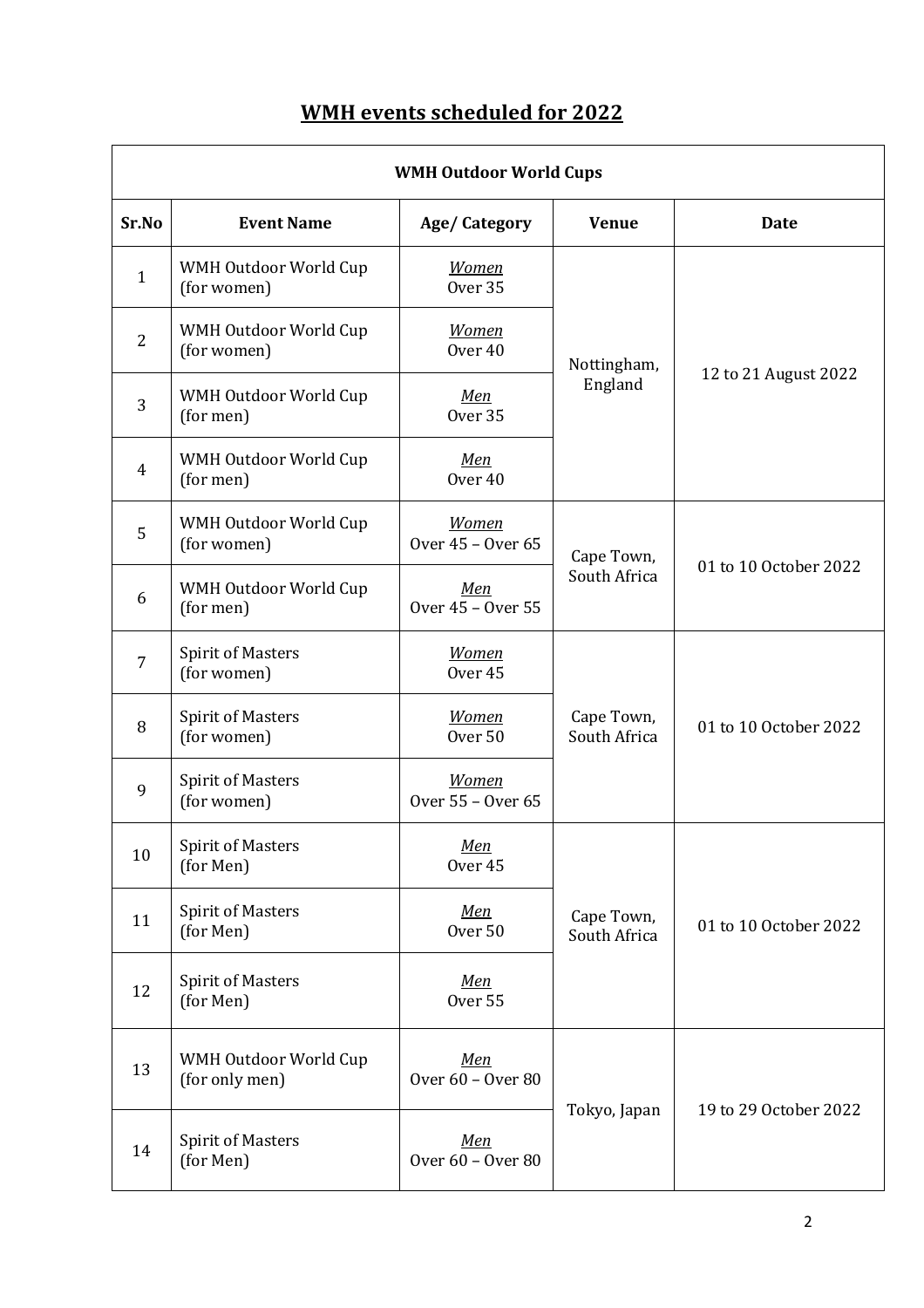| <b>WMH Continental Cup Tournaments 2023</b> |                   |                     |              |
|---------------------------------------------|-------------------|---------------------|--------------|
| Sr.No                                       | <b>Event Name</b> | <b>Age Category</b> | <b>Venue</b> |
| 1                                           | European Cup      | TBC                 | <b>TBC</b>   |
| 2                                           | Asian Cup         | TBC                 | <b>TBC</b>   |
| 3                                           | Pan American Cup  | TBC                 | <b>TBC</b>   |
| 4                                           | Trans Tasman      | TBC                 | <b>TBC</b>   |

| <b>WMH World Cups 2024</b> |                       |                     |            |
|----------------------------|-----------------------|---------------------|------------|
| Sr.No                      | <b>Event Name</b>     | <b>Age Category</b> | Venue      |
|                            | WMH Outdoor World Cup | TBC                 | <b>TBC</b> |
| 2                          | WMH Indoor World Cup  | TBC                 | <b>TBC</b> |

| <b>WMH Continental Cup Tournaments 2025</b> |                   |                     |              |  |
|---------------------------------------------|-------------------|---------------------|--------------|--|
| Sr.No                                       | <b>Event Name</b> | <b>Age Category</b> | <b>Venue</b> |  |
|                                             | European Cup      | TBC                 | <b>TBC</b>   |  |
| 2                                           | Asian Cup         | TBC                 | <b>TBC</b>   |  |
| 3                                           | Pan American Cup  | <b>TBC</b>          | <b>TBC</b>   |  |
| 4                                           | Trans-Tasman      | TBC                 | <b>TBC</b>   |  |

| <b>WMH World Cups 2026</b> |                       |                     |              |
|----------------------------|-----------------------|---------------------|--------------|
| Sr.No                      | <b>Event Name</b>     | <b>Age Category</b> | <b>Venue</b> |
|                            | WMH Outdoor World Cup | TBC                 | <b>TBC</b>   |
| $\mathcal{P}$              | WMH Indoor World Cup  | TBC                 | <b>TBC</b>   |